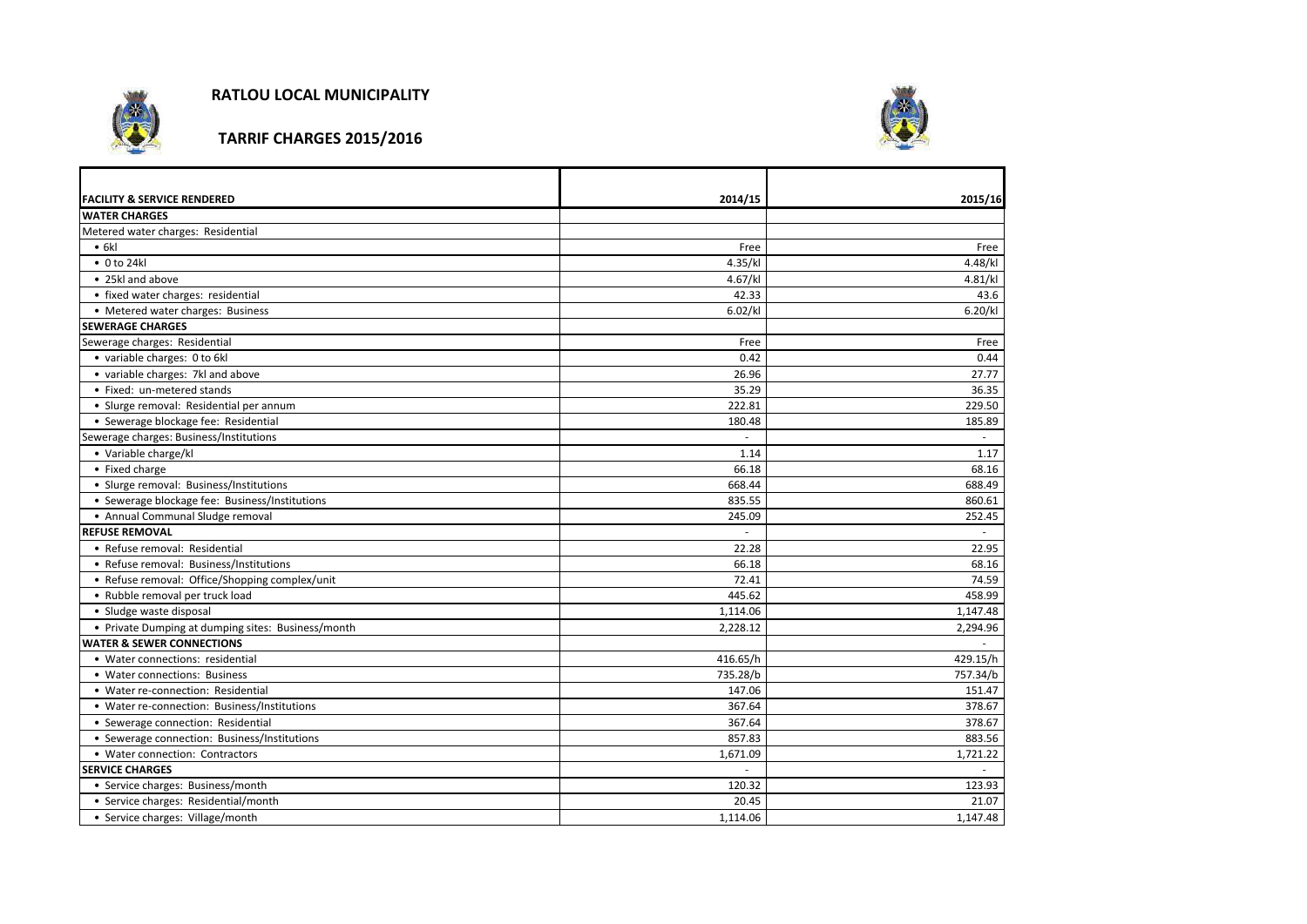| • Service charges: Institutions                                                      | 71.96/Month      | 74.12/Month     |
|--------------------------------------------------------------------------------------|------------------|-----------------|
| <b>FACILITY &amp; SERVICE RENDERED</b>                                               |                  |                 |
| Plan Approval                                                                        |                  |                 |
| • Plan Approval Residential/m2                                                       | 3.01             | 3.10            |
| • Plan Approval Business/m2                                                          | 4.21             | 4.34            |
|                                                                                      | $\sim$           |                 |
| <b>RENTALS</b>                                                                       | $\sim$           | $\sim$          |
| • Site rentals contractors (temporary)                                               | ×.               |                 |
| $\cdot$ 1-50m <sup>2</sup> /month                                                    | 367.64           | 378.67          |
| • > 50m <sup>2</sup> (R300.00 + R11 <sup>*m<sup>2</sup>) per month</sup>             | 367.64+12.25/m2  | 378.67+12.62/m2 |
| • Municipal Office space rental per $m^2$ /month                                     | 72.41            | 74.59           |
| • New Office space rental per m2 /month                                              |                  | 78.00           |
| • Rental, Market stall per month/ $m2$                                               | 60.16            | 61.96           |
| • Rentals municipal house per room excluding services                                | 3.34 per m2      | 3.44 per m2     |
| • Rental of taxi rank per month/m <sup>2</sup>                                       | 3.06             | 3               |
| • Rental for undeveloped land per $m2$                                               | 33.42            | 34              |
| <b>SITE PURCHASE &amp; OTHER FEES</b>                                                |                  | $\sim$          |
| • Purchase of church site/m <sup>3</sup>                                             | 31.70            | 33              |
|                                                                                      |                  |                 |
| • Purchase of service site: Business/m <sup>2</sup>                                  | 33.42            | 34              |
| • Purchase of site: Residential/ $m^2$                                               | 26.47            | 27              |
| • High-mast Site rental/month                                                        | 928.38           | 956             |
| • Informal Trading Containers/month<br>• Storage for Impounded contrainers per month | 120.32<br>120.32 | 124<br>124      |
| • Fuel pumps, tanks, etc per application                                             | 612.73           | 631             |
| • Electronic Billboards per application                                              | 1,838.20         | 1,893           |
| • Large Billboards per application                                                   | 1,838.20         | 1,893           |
| • Small Billboards per application                                                   | 367.64           | 379             |
| • Small Billboards per month/ $m^2$                                                  | 96.25            | 99              |
| • Electronic Billboards per month/m                                                  | 612.73           | 631             |
| • Large Billboards per month/m <sup>2</sup>                                          | 612.73           | 631             |
| • Large Billboards per month/m2                                                      | 612.73           | 631             |
| • Large Billboards per month/m2                                                      | 96.25            | 99              |
| • Banner or flags per application                                                    | 122.55           | 126             |
| • Once-off payment per banner or flag                                                | 73.53            | 76              |
| • Aution or Function or Events or sale of goods/livestock per application            | 122.55           | 126             |
| • Estate Agent's Temporary Directional Indicators p/a                                | 122.55           | 126             |
| • Pamphlets / hihg volume (registration) per year                                    | 1,225.47         | 1,262           |
| • Election Posters Application per Party                                             | 6,127.33         | 6,311           |
| • Roof Signs or Development Adverts per month                                        | 360.96           | 372             |
| • On Premises Buiness Advertisemtn per month                                         | 360.96           | 372             |
| • Tower of Bridge or Pylon Adverts per month                                         | 360.96           | 372             |
| • Adverts at Educational Institutions per month                                      | 360.96           | 372             |
| • Tourism signs or service facility advert per month                                 | 360.96           | 372             |
| • Sign removal fee                                                                   | 367.64           | 379             |
| • Contour Information/Stand (A4=1,2000)A1copy                                        | 61.27            | 63              |
| • Provision of many certificates                                                     | 73.53            | 76              |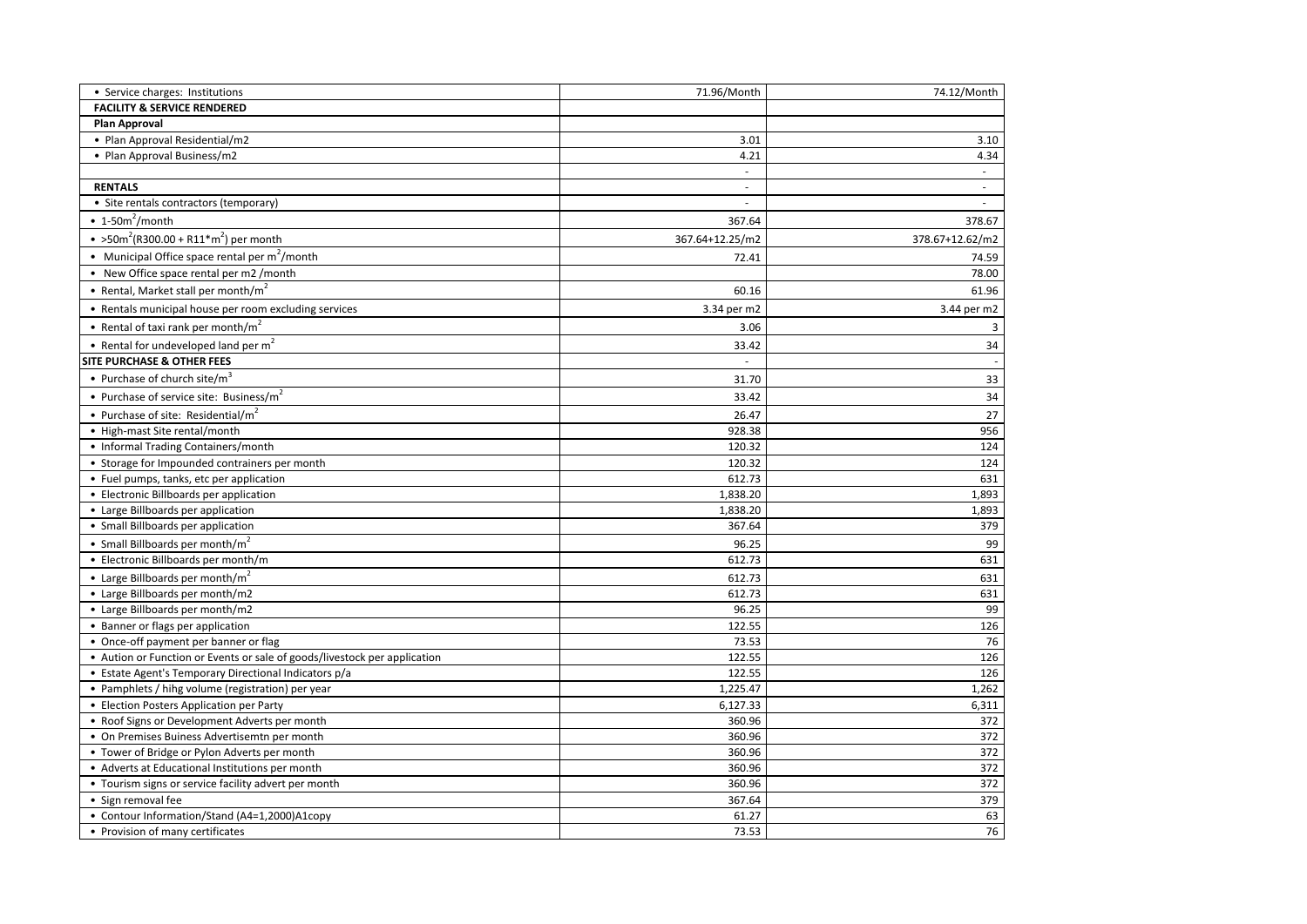| • Application to Erect Second Swelling                                       | 646.15        | 666           |
|------------------------------------------------------------------------------|---------------|---------------|
| • Spatial Development Framework                                              | 306.37        | 316           |
| • Application to drill a borehole                                            | 367.64        | 379           |
| • Site transfer fee (excluding any attorney fees)                            | 73.53         | 76            |
| • Business and other site: Inspection                                        | 73.53         | 76            |
| • Residential site registration fee exluding attorneys fees                  | 73.53         | 76            |
| • Tender document - CIDB 1 - CIDB 2                                          | 500.00        | 500.00        |
| • Tender document CIDB 3                                                     | 1,000.00      | 1,000.00      |
| • Tender document CIDB 4                                                     | 1,500.00      | 1,500.00      |
| • Tender document CIDB 5                                                     | 2,000.00      | 2,000.00      |
| • Tender document - CIDB 6 and above                                         | 3,000.00      | 3,000.00      |
| • Tender document - any other tender above R1 Million and multi-year tenders | 3,000.00      | 3,000.00      |
| • Tender document - any other tenders below R1 million                       | 1,000.00      | 1,000.00      |
| • copy of by-laws per book/file                                              | 278.52        | 286.87        |
| • policies per book/file                                                     | 111.41        | 114.75        |
| • Registration by service provider for levy                                  | 167.11        | 172.12        |
| • Escort: wedding, sports (e.g. motor racing, marathon)                      | 557.03        | 573.74        |
| • Hiring of hall/day                                                         | 445.62        | 458.99        |
| • hiring of hall security fee (deposit)                                      | 445.62        | 458.99        |
| • hiring of chair/service                                                    | 2.23          | 2.29          |
| • hiring of tables/service                                                   | 9.80          | 10.10         |
| • hiring of tents                                                            | 557.03-891.25 | 573.74-917.99 |
| • hiring of water tanker (excluding funerals)/load                           | 222.81        | 229.50        |
| • hiring of truck/load                                                       | 557.03        | 573.74        |
| • Hiring of TLB (excluding funerals)/hour                                    | 440.05        | 453.26        |
| • Hiring of grader per hour                                                  | 557.03        | 573.74        |
| <b>STADIUM</b>                                                               | $\sim$        |               |
| (a) Music festival                                                           | $\mathcal{L}$ |               |
| • Day time/day                                                               | 2,450.93      | 2,524.46      |
| • night time/day                                                             | 2,450.93      | 2,524.46      |
| (b) Professional soccer games                                                |               | $\sim$        |
| • Day time                                                                   | 1,114.06      | 1,147.48      |
| • night time                                                                 | 1,671.09      | 1,721.22      |
| • PSL Day time                                                               | 1,114.06      | 1,147.48      |
| • PSL Night time                                                             | 1,671.09      | 1,721.22      |
| • Tournament per day time                                                    | 2,228.12      | 2,294.96      |
| • Tournament per night time                                                  | 2,228.12      | 2,294.96      |
| (c) Amateur Soccer Games                                                     | $\mathcal{L}$ | $\sim$        |
| • Day time                                                                   | 389.92        | 401.62        |
| • Night time                                                                 | 501.33        | 516.37        |
| • Church Service per day                                                     | 306.37        | 315.56        |
| • Church Service night                                                       | 612.73        | 631.11        |
| • Schools sports per day                                                     | 334.22        | 344.24        |
| • Festive season: festival per day                                           | 12,031.85     | 12,392.80     |
| • Festive season: festival per night                                         | 17,713.55     | 18,244.96     |
| • Film show                                                                  | 122.55        | 126.22        |
| • Residential Adult cemetery                                                 | 61.27         | 63.11         |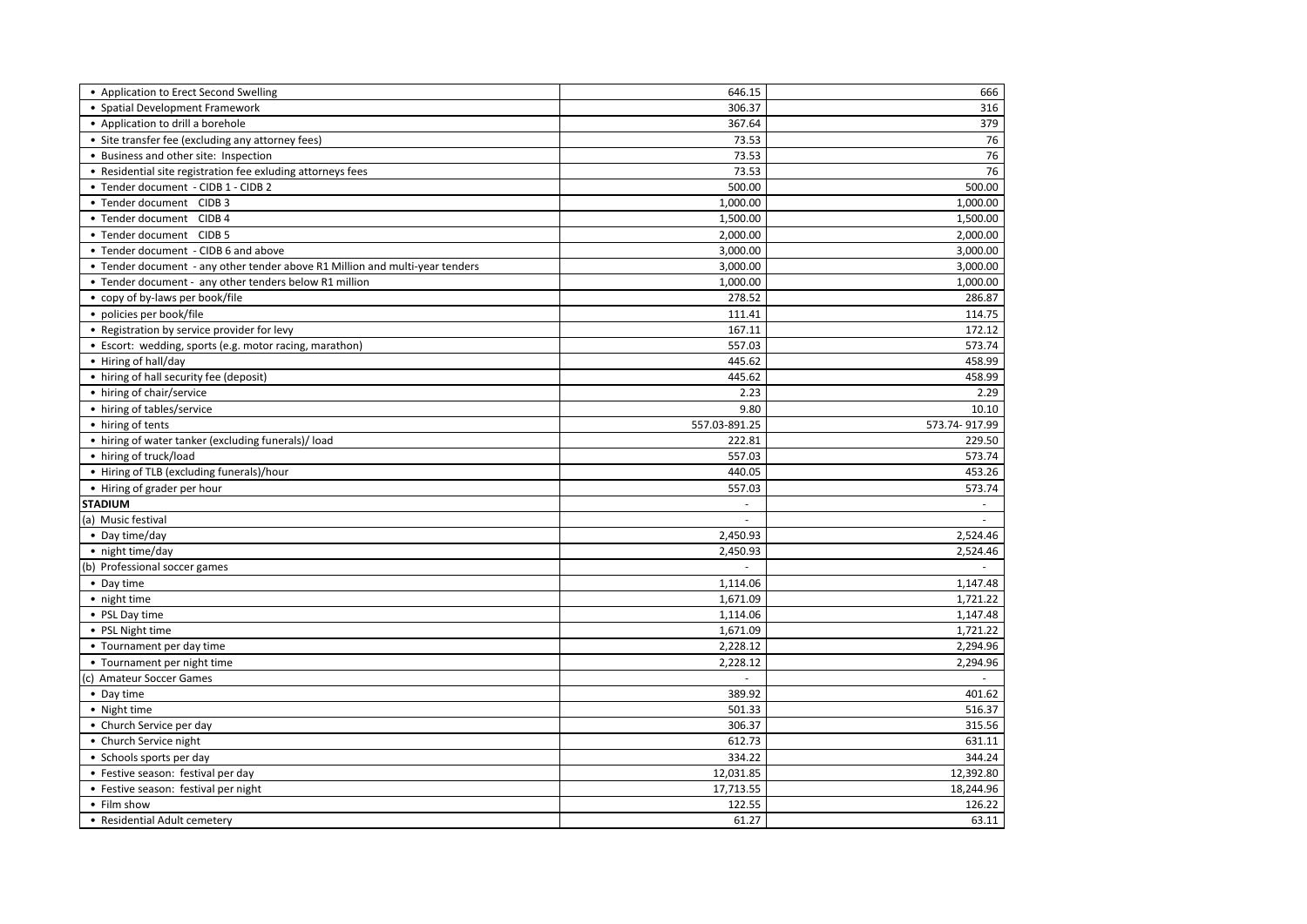| • Residential Child cemetery                                                         | 24.51               | 25.24               |
|--------------------------------------------------------------------------------------|---------------------|---------------------|
| • Non resident adult cemetery                                                        | 557.03              | 573.74              |
| • Non resident Child cemetery                                                        | 222.81              | 229.50              |
| • Tunnel                                                                             | 2,228.12            | 2,294.96            |
| • Information fee per page                                                           | 11.14               | 11.47               |
| • Proof of residence: Individuals                                                    | Free                | Free                |
| • Proof of residence: Business per page                                              | 3.34                | 3.44                |
| <b>PENALTIES</b>                                                                     |                     |                     |
| · Illegal dumping: Individuals                                                       | 122.55              | 126.22              |
| • Illegal dumping: Business                                                          | 11,140.60           | 11,474.82           |
| · Illegal connection: Residential                                                    | 5,570.30            | 5,737.41            |
| • Illegal connection: Business                                                       | 11,140.60           | 11,474.82           |
| · Estimate: unread meters (locked gates, dogs, etc): Residential                     | 33.42kl             | 33.42kl             |
| • Estimate: unread meters (locked gates, dogs, etc): Business                        | 55.70kl             | 55.70kl             |
| <b>ELECTRICITY</b>                                                                   |                     |                     |
| • Free basic electricity 50 units                                                    | free                | free                |
| • Staff quarters per unit                                                            | 1.18                | 1.22                |
| • Business per unit                                                                  | $\sim$              | $\sim$              |
| Ged/Lambs grant                                                                      | 1.39                | 1.43                |
| Shopping complex                                                                     | 1.23                | 1.26                |
| Setlagoli complex                                                                    | 1.18                | 1.22                |
| <b>PHOTOCOPY</b>                                                                     | $\omega$            | $\sim$              |
| • A4 page per colour copy                                                            | 1.11                | 1.15                |
| • A4 page per black & white copy                                                     | 0.56                | 0.57                |
| • A3 per copy                                                                        | 1.45                | 1.49                |
| • Adults per copy                                                                    | Free                | Free                |
| • Students/scholars per page                                                         | 0.22                | 0.23                |
| <b>PRINTING</b>                                                                      | $\omega$            | $\sim$              |
| A4 colour per copy                                                                   | 1.45                | 1.49                |
| A4 black & white per copy                                                            | 0.67                | 0.69                |
| <b>FACSMILE</b>                                                                      |                     | $\omega$            |
| Receiving per copy                                                                   | 3.34                | 3.44                |
| Sending                                                                              | 4.46                | 4.59                |
| FINES FOR OVERDUE LIBRARY BOOKS                                                      |                     | $\sim$              |
| CDs                                                                                  | 3.34                | 3.44                |
| Toys                                                                                 | 3.34                | 3.44                |
| <b>GRASS CUTTING</b>                                                                 | $\sim$              |                     |
| • Grass cutting per hour                                                             | 278.52              | 286.87              |
| <b>INTEREST RATES</b>                                                                |                     | $\sim$              |
| • Overdue account (not paid before the 15th of the following month) Rental debtors   | 0.06                | 0.06                |
| • Overdue account (not paid before the 15th of the following month) Consumer debtors | (Prime rate +1%)/12 | (Prime rate +1%)/12 |
| • Overdue account handed for collection to agencies & consortium                     |                     |                     |
| <b>PROPERTY RATES</b>                                                                | $\sim$              |                     |
| <b>Residential Property</b>                                                          | 0.0089              | 0.0092              |
| Agricultural land                                                                    | 0.0022              | 0.0023              |
| Mining property                                                                      | 0.0178              | 0.0183              |
| <b>Business</b>                                                                      | 0.0178              | 0.0183              |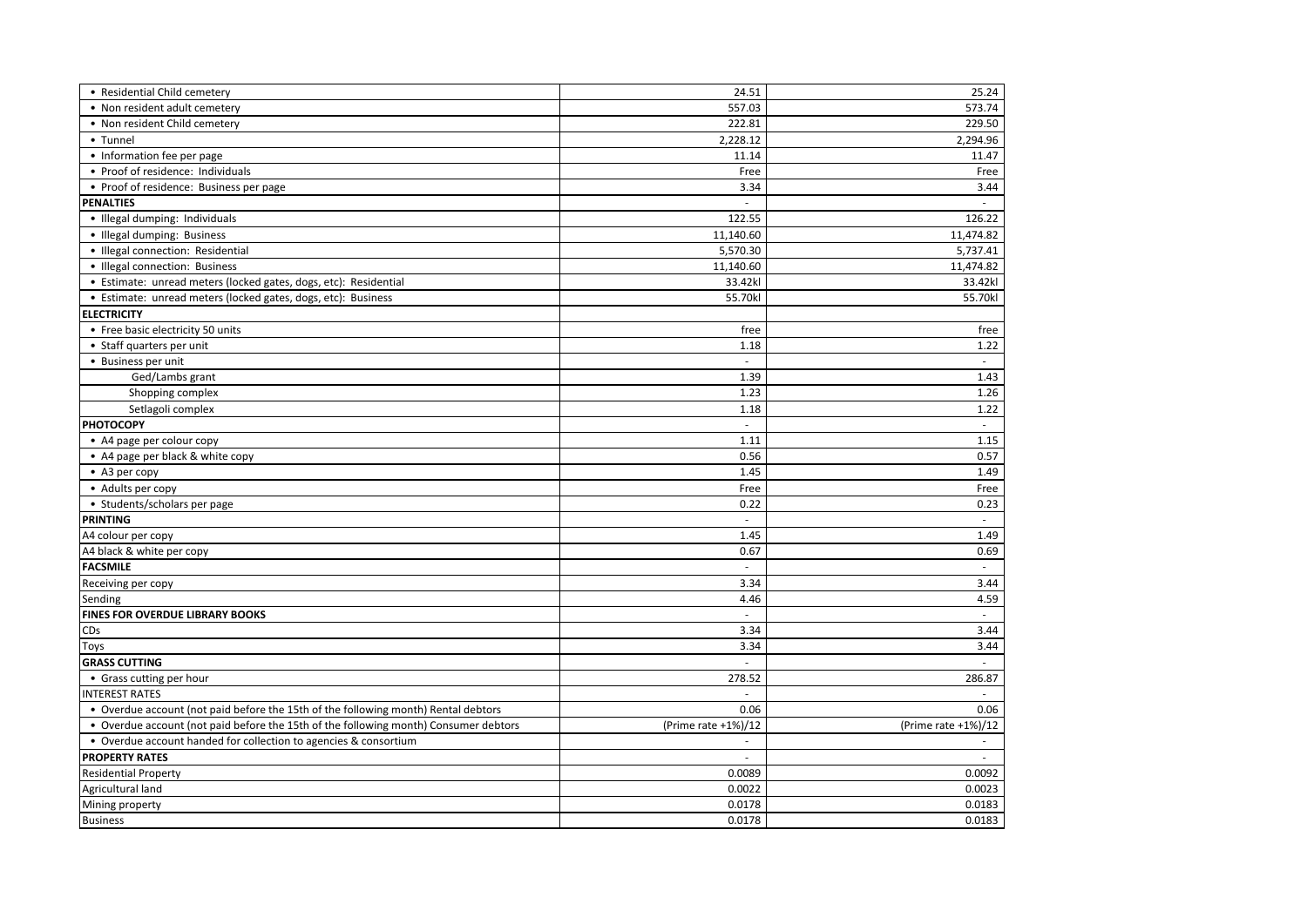| All Government Property                                                     | 0.0178 Monthly | 0.0400 |
|-----------------------------------------------------------------------------|----------------|--------|
| <b>Eskom Servitudes</b>                                                     | 0.0178         | 0.0183 |
| Telecommunication building and installations (TELKOM, MTN, VOCACOM, Cell C) | 0.0178         | 0.0183 |
| Industrial undertakings                                                     | 0.0178         | 0.0183 |

## **1.APPLICABLE FEES TO TOWN PLANNING SERVICES**

| 1.Land use/Development Application                                                           | 2014/15        | 2014/15        |
|----------------------------------------------------------------------------------------------|----------------|----------------|
| 2. Application for Council Consent/Comments on Land Development Area (DFA)                   | 688.49         | 709.14         |
| 3. Application for the Amendment of Land Use Management Scheme                               | 1,652.15       | 1,701.72       |
| 4. Application for Township Establishment                                                    | 3,442.45       | 3,545.72       |
| 5. Application for Removal of Restrictive Conditions in Deeds and/or in Amendment            | 1,734.59       | 1,786.63       |
| 6. Applicatin for extention of boundries of an approval Township                             | 1,734.59       | 1,786.63       |
| 7. Application for Consolidation of Land                                                     | 454.54         | 468.17         |
| 8. Application of Subdivision of property in 5 or less portions(section 92(1) of             | 757.56         | 780.29         |
| Ordiance 15 of 1986, Regulation 188)                                                         |                |                |
| 9. Application of subdivision for property in more than 5 portions(section 92(1)             | 757.56         | 780.29         |
| (a) of Ordinance 15 of 1986, Regulation 188 for the 1st 5 portions                           | $\blacksquare$ | $\blacksquare$ |
| (b)further R68.00 i.r.o of each portion obove 5                                              |                |                |
| 10. Application for other users than residential on Traditional Land                         | 75.76          | 78.03          |
| 11. Application for Councis's Reasons and Consent / Comments (Land                           | 139.26         | 143.44         |
| Confirmations /P.T.O, Wayleave                                                               |                |                |
| 12. Reimbursement of Chairman of Townships Advisory Committee Established in                 | 618.31/day     | 636.86/day     |
| terms of Section 59 of Ordinance 40 of 1960                                                  |                |                |
| 13. Comments of Council regarding applications in terms of Act 21 of 1940 and Act 70 of 1970 | 688.49         | 709.14         |
| permits rights and recommendations                                                           |                |                |
| 14. Resoning i.t. o Section 59 of ordinance 40 of 1960/Land Use Change i.t. o Physical       | 757.56         | 780.29         |
| Planning Act 88 of 1961                                                                      |                |                |
| 15.Zoning/Valuation Certificate                                                              | 69.07          | 71.14          |
|                                                                                              |                |                |
|                                                                                              |                |                |
| 2. APPLICABLE FEES FOR BUILDING PLANS/SITE DEVELOPMENT PLANS                                 | ٠              |                |
|                                                                                              | $\sim$         |                |
| <b>APPLICABLE FARMS BUILDING PLANS FEES</b>                                                  |                |                |
| <b>FINANCIAL YEAR</b>                                                                        |                |                |
|                                                                                              |                |                |
| <b>.Building Plans Fees</b>                                                                  |                |                |
| Business                                                                                     | 12.3m2         | 12.67m2        |
| Residential                                                                                  | 8.2m2          | 8.45m2         |
| Institutional                                                                                | 4.7m2          | 4.84m2         |
| Building Inspection fees                                                                     | 729.71         | 751.60         |
| Residential Plan Re-Submission                                                               | 291.88         | 300.64         |
| .Builder's Deposit(Refundable)                                                               | 583.77         | 601.28         |
| .Swimming pool                                                                               | 1,006.00       | 1,036.18       |
| .Application for minor work                                                                  | 464.56         | 478.50         |
| .Site Development plan                                                                       | 618.30         | 636.85         |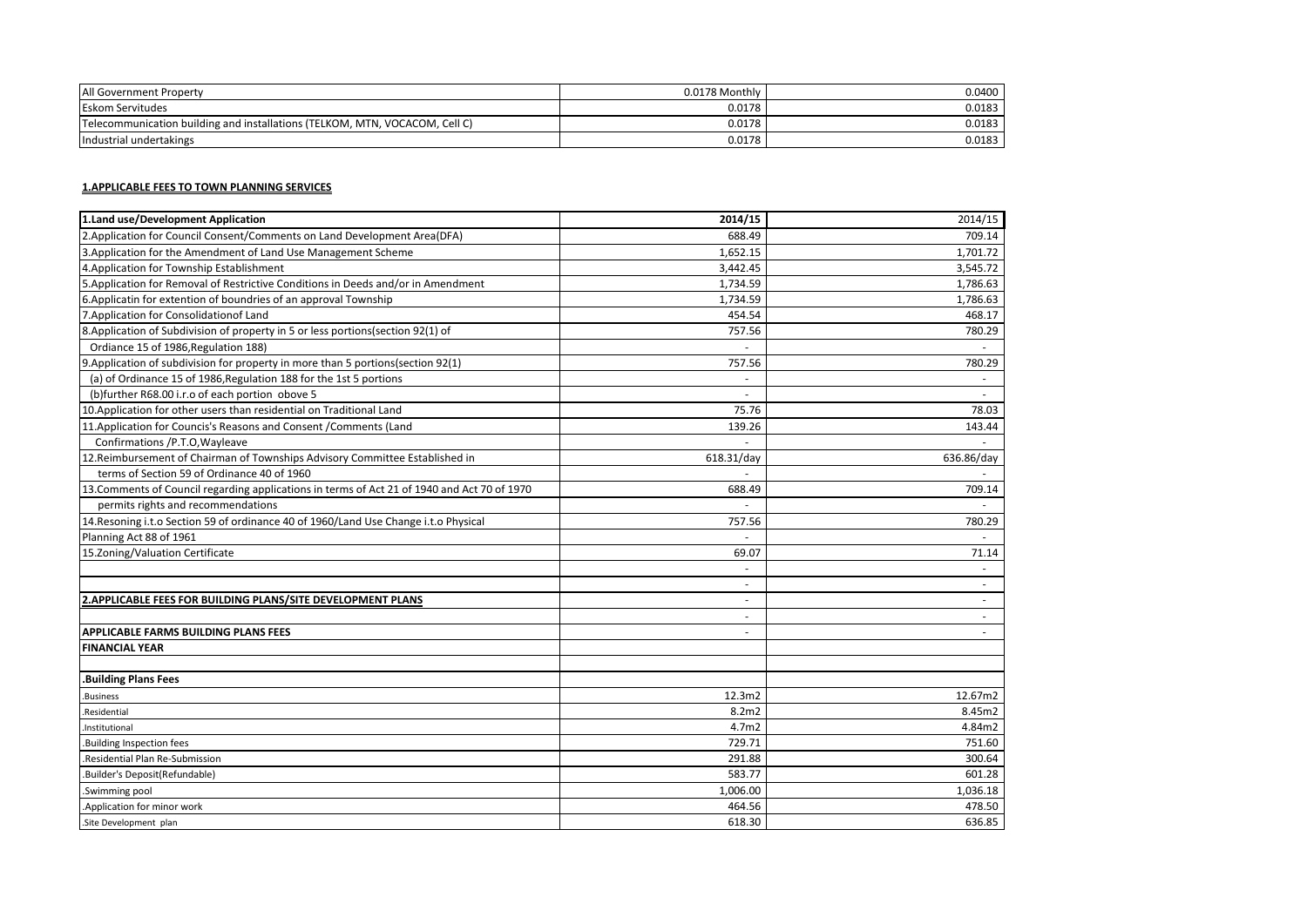| Application For Telecommunication Tower                                                      | 1,257.77                             | 1,295.51                             |
|----------------------------------------------------------------------------------------------|--------------------------------------|--------------------------------------|
|                                                                                              | 1,583.08                             | 1,630.57                             |
| <b>Relaxation Building Line</b>                                                              | 14,828.14                            | 15,272.98                            |
|                                                                                              |                                      |                                      |
| APPLICABLE R293 & R188 SETTLEMENT                                                            | $\overline{\phantom{a}}$             |                                      |
| <b>BUILDING PLANS</b>                                                                        |                                      |                                      |
|                                                                                              |                                      |                                      |
| <b>Building Plans Fees</b>                                                                   |                                      |                                      |
| .Business                                                                                    |                                      |                                      |
| Residential                                                                                  | 3.56m2                               | 3.67m2                               |
| Institutional                                                                                | 3.56m2                               | 3.67m2                               |
| Building Inspection fees                                                                     | 365.4                                | 376.38                               |
| Residential Plan Re-Submission                                                               | 291.9                                | 300.64                               |
| Builder's Deposit(Refundable)                                                                | N/A                                  | N/A                                  |
| Swimming pool                                                                                | 437.8                                | 450.96                               |
| Application for minor work                                                                   | 583.8                                | 601.28                               |
| Site Development plan                                                                        | 583.8                                | 601.28                               |
| Application For Telecommunication Tower                                                      | 1,592.0                              | 1,639.75                             |
|                                                                                              |                                      |                                      |
| <b>Relaxation Building Line</b>                                                              | 729.7                                | 751.61                               |
|                                                                                              | $\sim$                               | $\sim$                               |
| APPLICABLE R293.00 R188 SETTLEMENT                                                           | $\sim$                               | $\sim$                               |
| <b>ADVERTISING FEES</b>                                                                      | $\omega$                             | $\sim$                               |
| Placement of information board                                                               | 502.4                                | 517.51                               |
| Placement of an advertising Billboards                                                       | 348.7                                | 359.16                               |
| Rental of advertising Billboards                                                             | 18.9                                 | 19.51                                |
| Placement of banners across the streets                                                      | 18.9                                 | 19.51                                |
| Placement of posters                                                                         | 3.56 per poster/5days                | 3.67 per poster/5days                |
|                                                                                              |                                      |                                      |
| 3.APPLICATION FOR AVDERTISING/INFORMATION BILLBOARDS                                         |                                      |                                      |
|                                                                                              |                                      |                                      |
| <b>APPLICABLE ADVERTISING FEES</b>                                                           |                                      |                                      |
|                                                                                              |                                      |                                      |
| Placement of information board                                                               | 1,003.8                              | 1,033.88                             |
| Placement of an advertising Billboards                                                       | 277.7                                | 286.05                               |
| Rental of advertising Billboards                                                             | 37.9                                 | 39.01                                |
| Placement of banners across the streets                                                      | 36.8                                 | 37.86                                |
| Placement of posters                                                                         | 7.1                                  | 7.35                                 |
|                                                                                              |                                      | $\sim$                               |
|                                                                                              |                                      | $\sim$                               |
| <b>Telecenters</b>                                                                           |                                      | $\sim$                               |
|                                                                                              |                                      | $\sim$                               |
| <b>Training</b>                                                                              |                                      | $\sim$                               |
|                                                                                              | R400.00 registration                 | R400.00 registration                 |
| 1. Information Communication Technology (ICT) (End User Computing)                           | R300.00 per month for six (6) months | R300.00 per month for six (6) months |
| 2. E-Learning courses - busines card, invitation cards, funeral programmes, letter heads and |                                      |                                      |
| report                                                                                       |                                      |                                      |
|                                                                                              |                                      |                                      |